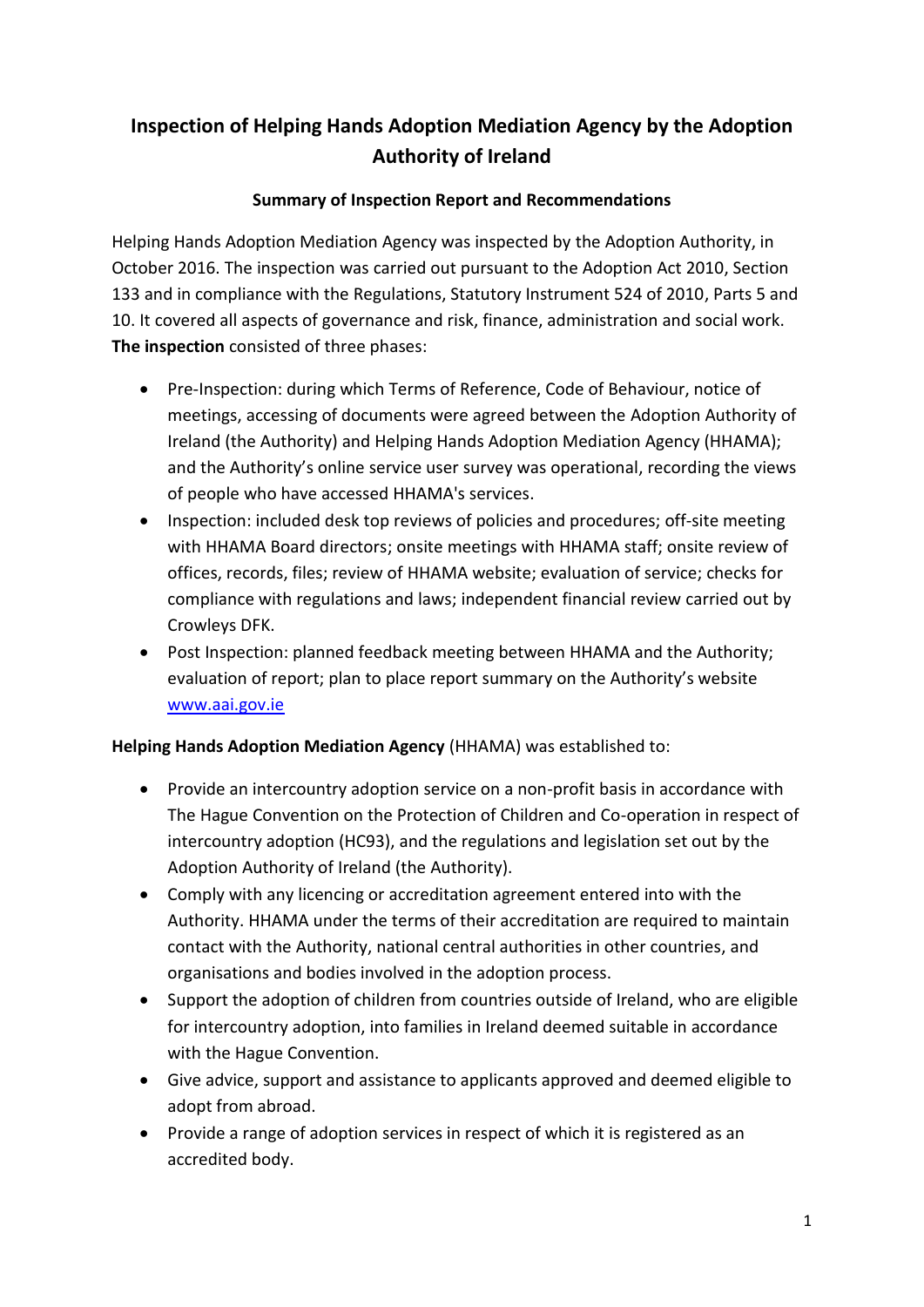## **Summary findings**

The inspection indicated that there are working policies, practices and procedures in place within the agency to support governance, transparency and efficiency. The Authority's Inspection team concluded that the overall service offered by HHAMA is of an excellent standard. This is evident in the staff commitment, competence, professionalism, expertise and knowledge; and is underpinned by the HHAMA Governance framework, as observed by the Authority's inspection team during this inspection.

**Governance and Risk:** Off-site discussion and review with the Board of Directors centred on the terms of reference for the inspection; the history and current status of HHAMA; Risk Register; funding of services; staffing; strategy for long-term operations and sustainability; views of service users as recorded in online survey; governance issues.

The review of Governance matters and the HHAMA Governance Manual found that HHAMA have a strong and active Board with an excellent skill set; the Risk Register is inadequate for the organisation type; funding is inadequate for organisational development; there was overall positive feedback from the service user confidential online survey; and there is overreliance by the organisation on one or two key staff.

**Finance:** Crowleys DFK carried out a desktop review of financial information including audited financial statements, general accounting ledgers and management accounts for previous years; and cash flow projections for the financial year ending 31 December 2016. Crowleys DFK provided a stress test of HAMMAs financial reporting system and checked the ability of its management information systems to produce accurate, meaningful and timely financial reports; conducted fact findings interviews with key staff; considered the adequacy of documented systems and procedures, and the viability of assumptions applied to cash flow projections; analysed the fee model; and identified any gaps.

The financial review found that, taking into account the limited resources available to HHAMA and the current business cycle, its current system of internal financial controls, though basic, appears adequate. HHAMA's Business Plan for 2017 indicates that the Agency will be financially sustainable with a modest surplus in 2017, subject to the materialisation of projections in relation to a new fee model and the number of children referred for adoption from abroad.

**Administration:** The review covered all matters of policy and procedure relating to the dayto-day organisation and administration of work at the agency, and the maintenance of databases and storage of Records. It was carried out through desktop analysis of all procedures; viewing of onsite communication, technology and record-storing capacity; and interviews with administrative staff.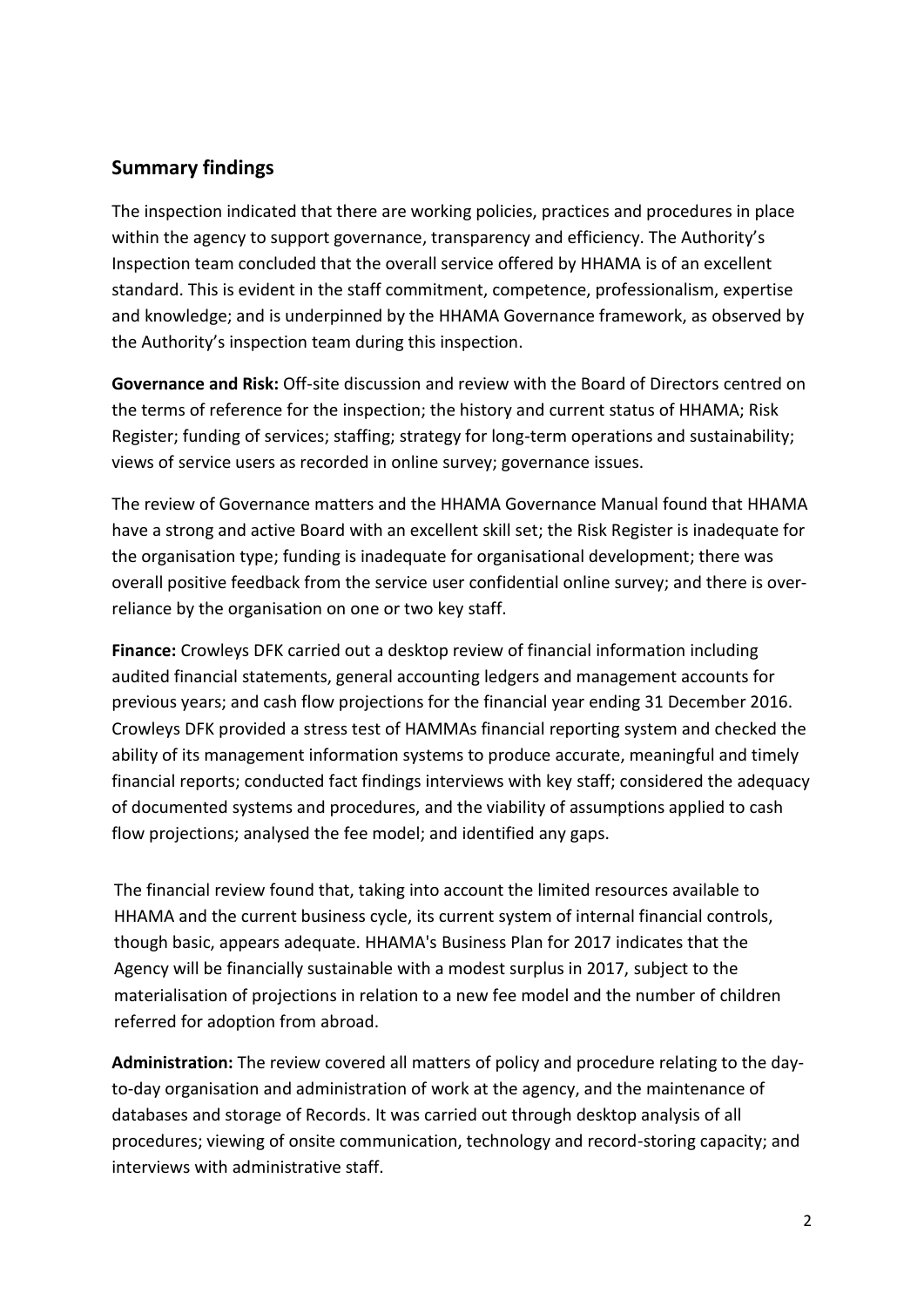All administrative matters were found to be in compliance at the highest level with S.1. 524/2010. The administrative review also noted that due to the effectiveness of its technology systems, HHAMA run a highly efficient system of return of Post placement Reports to the country of origin. The review found that the systems in place at HHAMA will ensure that a high standard of service will continue into the future.

**Social Work:** Social work service provision was reviewed through the data presented on the numbers of children referred to families through HHAMA; the information, preparation and support services provided including the use of waiting lists and the selection and matching processes; the numbers of applicants seeking services; the confidential service user views provided through online survey; individual and group interviews with social work and administrative staff.

The social work review found that the multi-disciplinary approach used to operate the organisation was efficient and professional, run by a team of committed professionals with high levels of expertise. There were significantly high rates of service user satisfaction from both current and previous users of the service, with satisfaction ratings of between 77%- 100% recorded, to specific aspects of service. HHAMA staff responded positively to trends in the survey indicating varying degrees of satisfaction relating to communications, clarity around complaints and reclaims, child profiles, legal issues and timeframes within country of choice, and post adoption support. In relation to communication, HHAMA staff were articulate in their views about the core importance of clear and prompt communication in their work.

Excellence of service was noted in many aspects, including quality of information relayed to prospective adopters, which is seen to be up-to-date and is regularly tailored as new information comes in from other countries or through suggestions from families returning home with their child; provision of accessible information for the public through available channels such as website, regional meetings, Tusla preparation groups, individual meetings at preregistration and registration stages, by phone and email, pre-travel courses, follow-up phone calls on return to Ireland; awareness that clear and accurate information is key to assisting families in defining their expectations of intercountry adoption; use of transparent criteria in the selection and matching process; assistance given to prospective adopters in the development of specific care plans; timely response to queries and corrective actions where necessary; training and induction of staff members.

Continuous Improvement of the service offered by HHAMA was observed by the Authority's Inspection team to be an integral part of the operation of the service, and fully compliant with SI 524/2010 Regulation 5 (15), (16), (18), (20). This was in evidence from the HHAMA Governance Framework and Integrated Assurance Methodology. HHAMA published a Board Governance Manual in mid-2016; operate a Continuous Improvement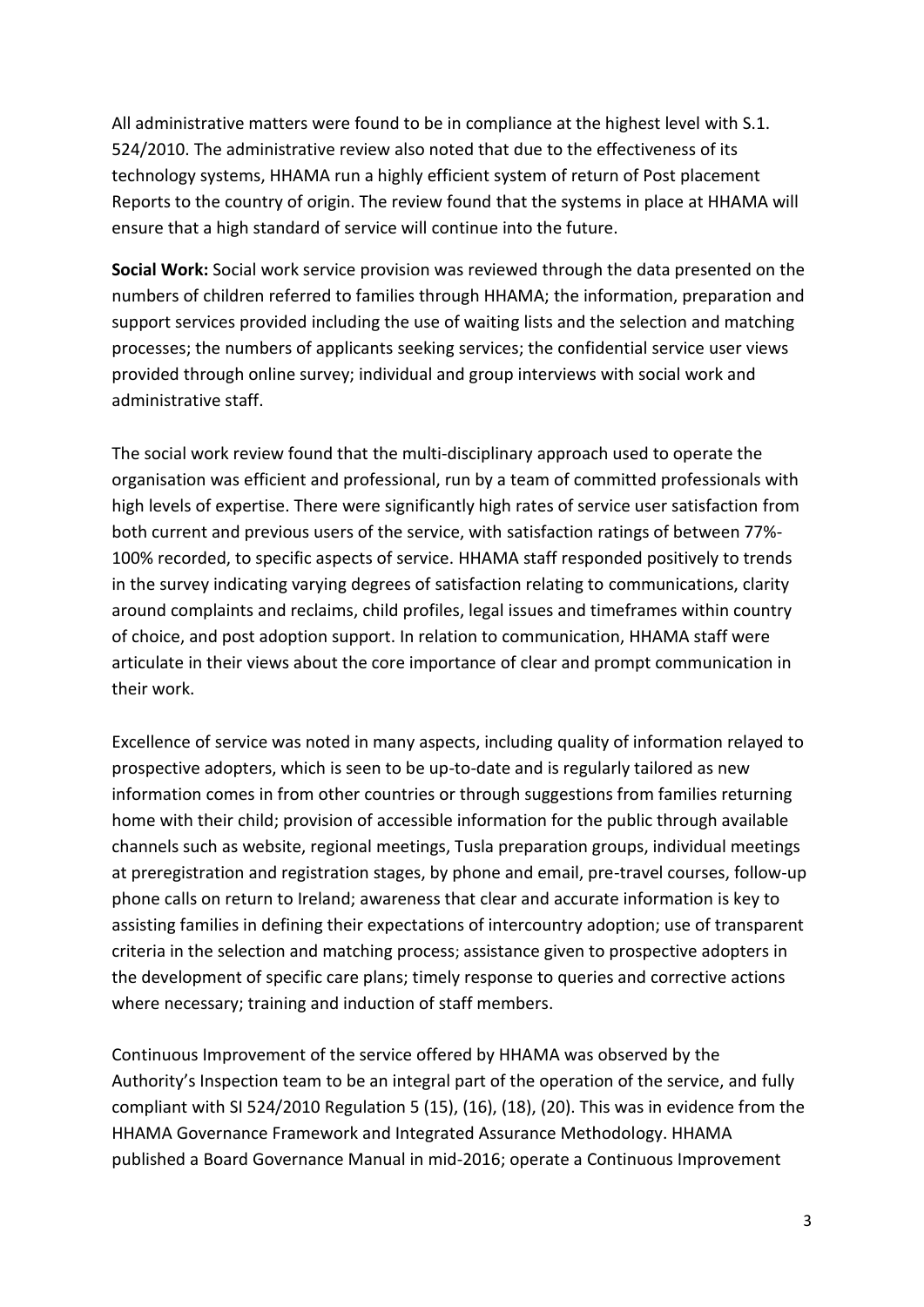and Corrective Action Log; use a transparent complaints procedure and notifiable events policy; have a procedure for annual review of their service; plan to carry out a regular service user survey and have evaluation forms currently in use. Staffs' experience of team meetings was provided orally and evidenced their input to the quality of service and their knowledge and competence in the provision of adoption services; service users expressed high rates of satisfaction; file records and notes of phone calls and meetings offered substantial evidence of the high standard of social work practice.

## **Summary recommendations**

It was recommended, following this inspection, that HHAMA take action in relation to the following issues:

- HHAMA to document the process by which they recruit and plan induction of Board members
- HHAMA to develop a succession policy to balance organisational over-reliance on one or two key personnel
- HHAMA Risk Register to be updated, placed on the agenda and discussed at each Board meeting and to allocate an owner to each risk item
- HHAMA and the Authority to engage with Department of Children and Youth Affairs on funding issues
- HHAMA to make client projections based on realistic expectations including country closure and country opening
- HHAMA complaints policy to be reviewed in line with service users' comments collated at regular intervals
- HHAMA to formalise an audit committee to monitor all aspects of financial reporting and oversight
- HHAMA to prepare a budget of costs in a year using management accounts to check progress using a variance analysis
- HHAMA's financial reporting to include all disclosures surrounding the transition to Financial Reporting Transition 102 and remuneration of key management personnel
- HHAMA to be involved where possible in the provision of country specific information and of care planning techniques during preparation courses organised by Tusla Child and Family Agency Adoption Services, for prospective intercountry adopters
- The views of the Tusla National Adoption Services and the Adoption Policy Unit of the Department of Children and Youth Affairs as other stakeholders, to be ascertained in relation to the services provided by HHAMA
- HHAMA, and the Authority, when visiting countries of origin, should address issues of concern affecting families in intercountry adoption, such as medical information,